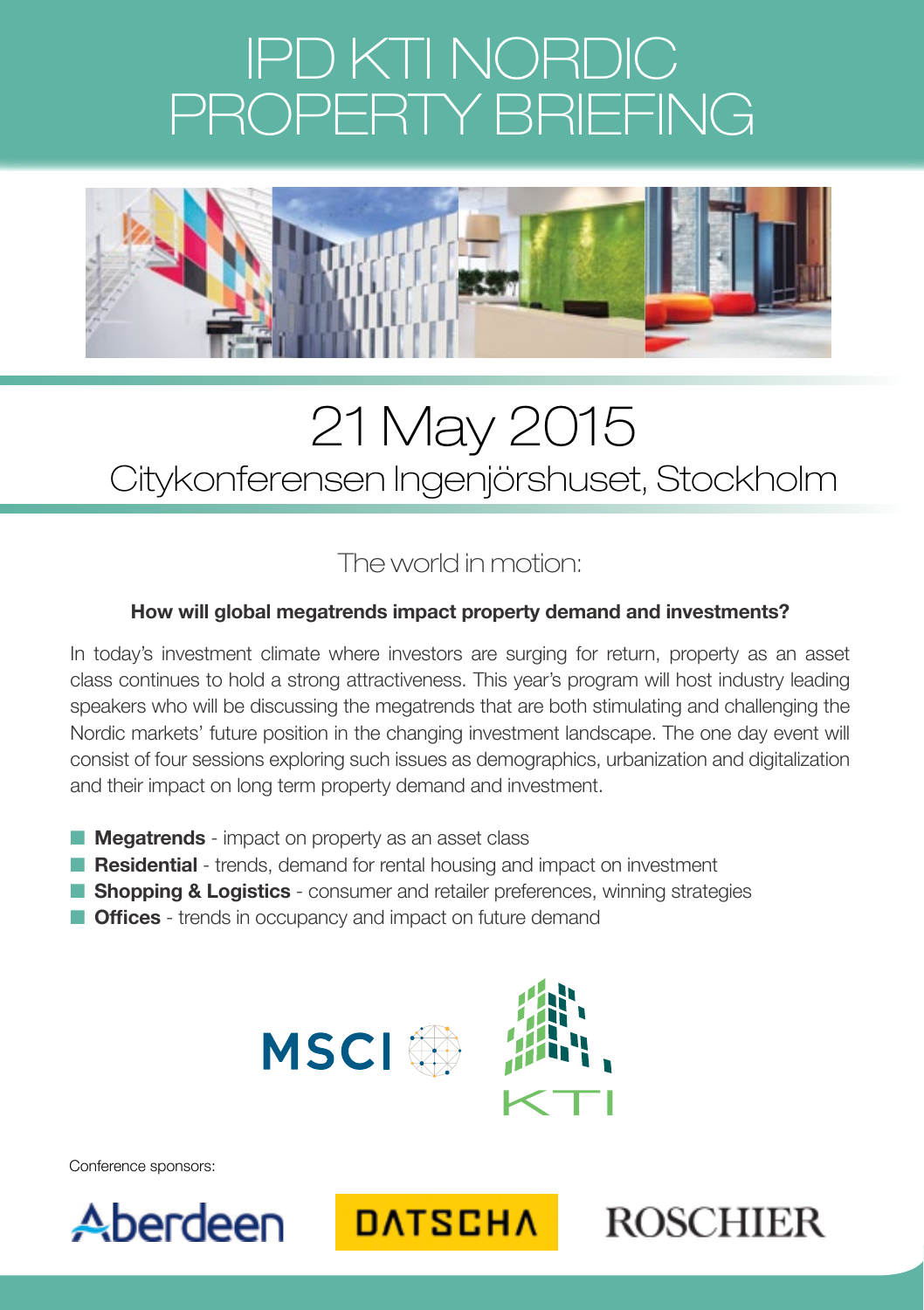## Conference program

#### Moderators:

- Hanna Kaleva, Managing Director, KTI
- Håvard Bjorå, Head of Client Consultants Nordic, MSCI

| <b>Time</b> | <b>Topic</b>                                                                                         |
|-------------|------------------------------------------------------------------------------------------------------|
| 8:30        | Registration                                                                                         |
| 9:00        | <b>Opening</b>                                                                                       |
|             | Megatrends - impact on property as an asset class                                                    |
|             | $\blacksquare$ The demographic megatrends that real estate cannot ignore                             |
|             | <b>Andrew Rich, European Fund Manager, TIAA Henderson Real Estate</b>                                |
|             | European Innovation: Real Estate Opportunities                                                       |
|             | <b>Guy Sheppard,</b> Senior Research Analyst, M&G Real Estate                                        |
|             | Incorporating megatrends in property investment strategies                                           |
|             | Andrew Allen, Director of Global Property Research, Aberdeen Asset Management                        |
| 10:30       | <b>Break</b>                                                                                         |
| 11:00       | Residential - trends, demand for rental housing and impact on<br>investment                          |
|             | European housing markets – drivers and trends in home ownership: have we<br>reached a turning point? |
|             | Marcus Cieleback, Group Head of Research, Patrizia Immobilien AG                                     |
|             | The hotspot in 2015? Investment performance of residential property in Europe                        |
|             | <b>Thomas Beyerle, Managing Director, Group Head of Research, Catella Property</b><br>Valuation GmbH |
|             | Opportunities and challenges in European residential investments                                     |
|             | <b>Jon Lekander, Partner Apeiron</b>                                                                 |
| 12:30       | Lunch                                                                                                |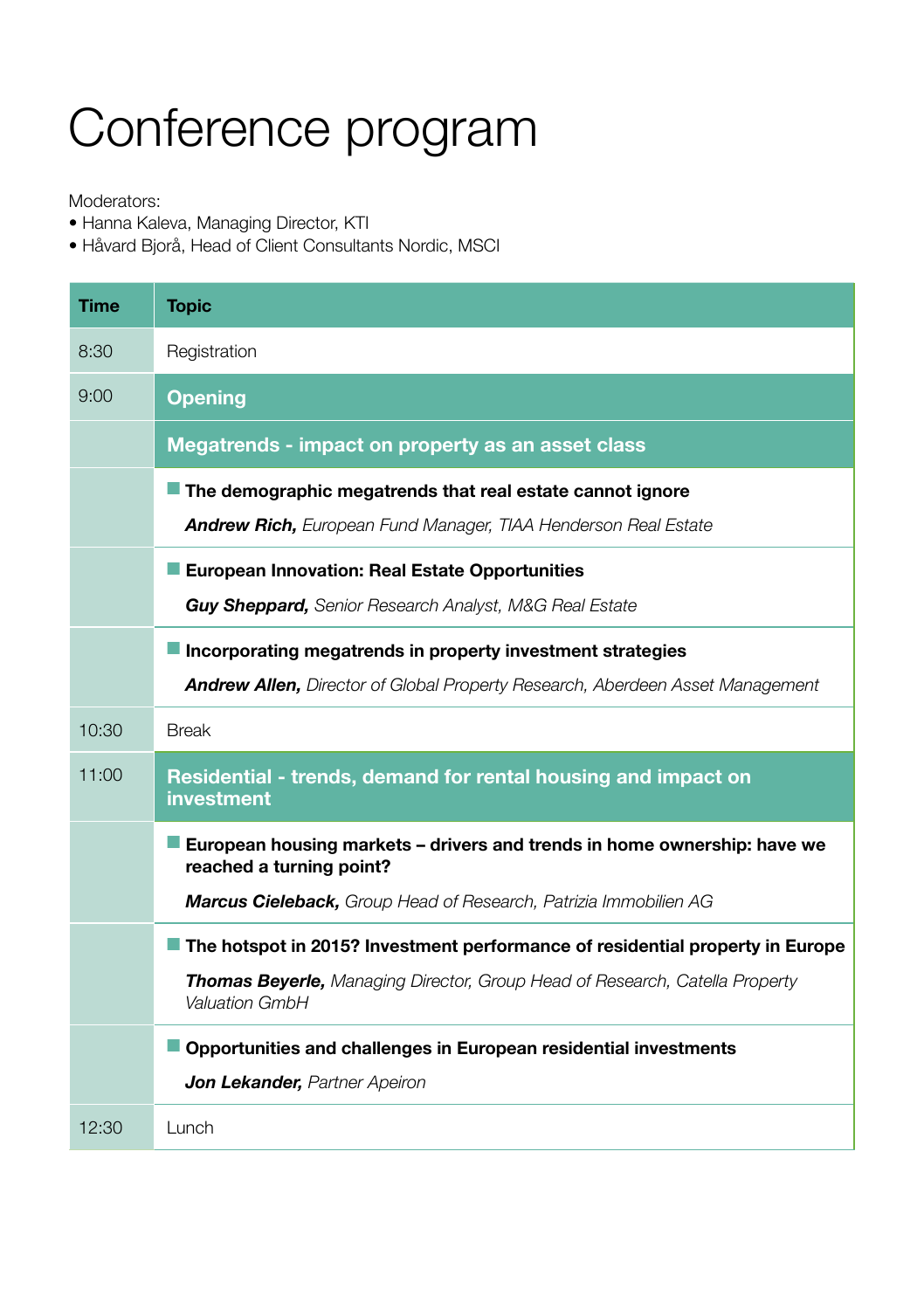| 13:30 | Shopping & Logistics - consumer and retailer preferences, winning<br><b>strategies</b>                                                        |
|-------|-----------------------------------------------------------------------------------------------------------------------------------------------|
|       | Winning strategies for retail: consumer behaviour, winning locations, position<br>of the Nordics?                                             |
|       | Retailer's view:<br><b>Martin Lindgren, Head of Retail Agency Sweden, JLL</b><br>Investor's view:                                             |
|       | Lars-Äke Tollemark, Managing Director Nordic, Unibail-Rodamco                                                                                 |
|       | ■ E-Commerce a Unique Driver of Demand for Logistics – The Impact of<br>E-Commerce on Today's Supply Chains and Logistics Real Estate Markets |
|       | <b>Dirk Sosef, Director Research &amp; Strategy, Prologis</b>                                                                                 |
| 15:00 | <b>Break</b>                                                                                                                                  |
|       |                                                                                                                                               |
| 15:30 | Office – trends in occupancy and impact on future demand                                                                                      |
|       | Trends in space use, corporate strategies, quality vs. quantity                                                                               |
|       | <b>Victoria Mejevitch, Head of Global Occupiers, MSCI</b>                                                                                     |
|       | Case: 4,500 workplaces in new premises near Mall of Scandinavia - SEB<br>Global property strategy                                             |
|       | <b>Mikael Helsing, Group Head of Real Estate, SEB</b>                                                                                         |
|       | Integrating people, place and property: Megatrends and their impacts on<br>office real estate                                                 |
|       | <b>Nick Axford, Global Head of Research, CBRE</b>                                                                                             |